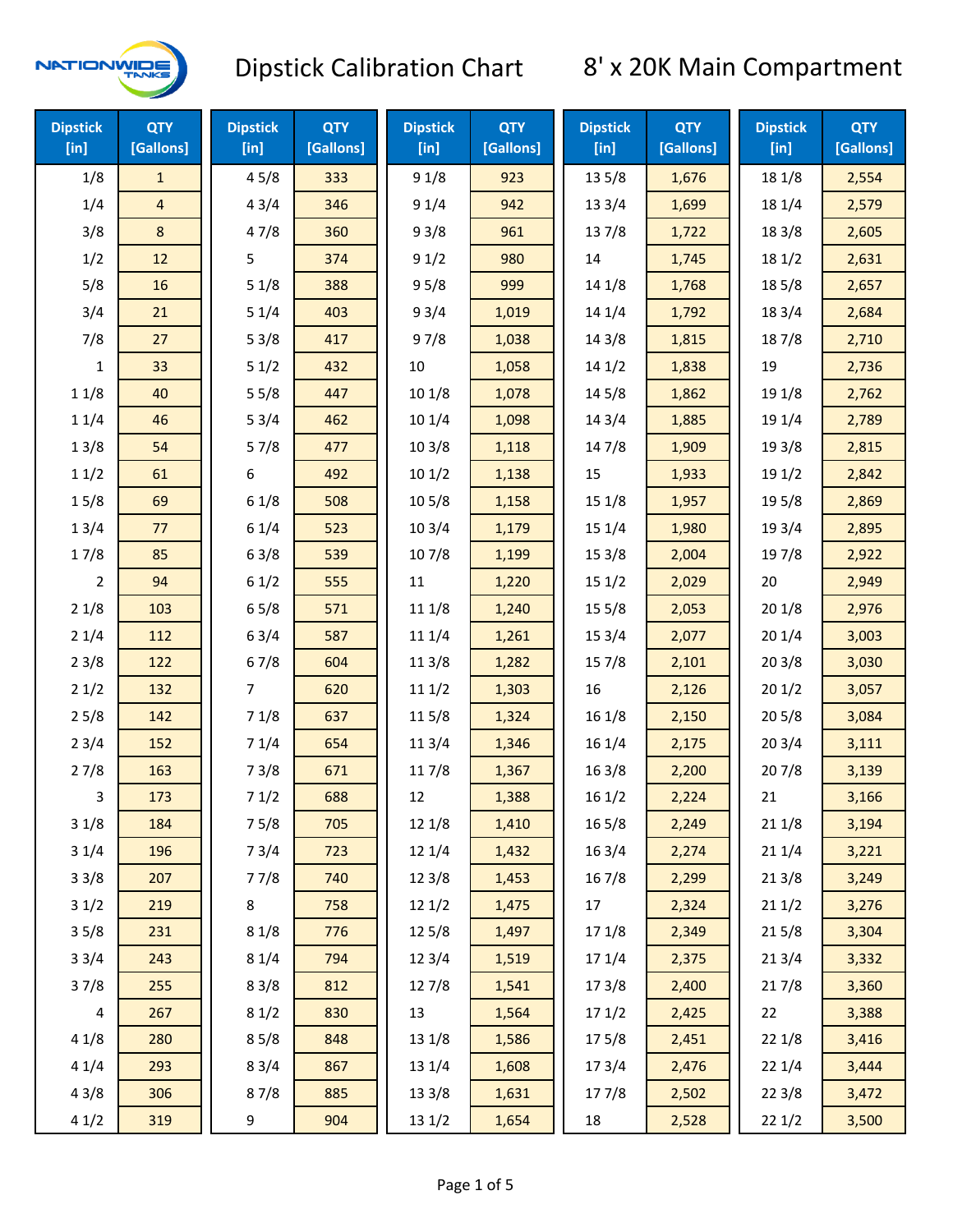

| <b>Dipstick</b><br>$[$ in] | <b>QTY</b><br>[Gallons] | <b>Dipstick</b><br>$[$ in] | <b>QTY</b><br>[Gallons] | <b>Dipstick</b><br>$[$ in] | <b>QTY</b><br>[Gallons] | <b>Dipstick</b><br>[in] | <b>QTY</b><br>[Gallons] | <b>Dipstick</b><br>$[$ in] | <b>QTY</b><br>[Gallons] |
|----------------------------|-------------------------|----------------------------|-------------------------|----------------------------|-------------------------|-------------------------|-------------------------|----------------------------|-------------------------|
| 225/8                      | 3,528                   | 271/8                      | 4,579                   | 315/8                      | 5,691                   | 36 1/8                  | 6,849                   | 40 5/8                     | 8,039                   |
| 223/4                      | 3,556                   | 271/4                      | 4,610                   | 31 3/4                     | 5,723                   | 36 1/4                  | 6,882                   | 40 3/4                     | 8,073                   |
| 227/8                      | 3,584                   | 273/8                      | 4,640                   | 317/8                      | 5,755                   | 363/8                   | 6,915                   | 407/8                      | 8,106                   |
| 23                         | 3,613                   | 271/2                      | 4,670                   | 32                         | 5,786                   | 361/2                   | 6,947                   | 41                         | 8,140                   |
| 231/8                      | 3,641                   | 275/8                      | 4,700                   | 32 1/8                     | 5,818                   | $36\,5/8$               | 6,980                   | 41 1/8                     | 8,173                   |
| 231/4                      | 3,670                   | 273/4                      | 4,731                   | 321/4                      | 5,850                   | 363/4                   | 7,013                   | 41 1/4                     | 8,206                   |
| 233/8                      | 3,698                   | 277/8                      | 4,761                   | 323/8                      | 5,882                   | 36 7/8                  | 7,046                   | 41 3/8                     | 8,240                   |
| 231/2                      | 3,727                   | 28                         | 4,791                   | 321/2                      | 5,913                   | 37                      | 7,078                   | 411/2                      | 8,273                   |
| 235/8                      | 3,756                   | 28 1/8                     | 4,822                   | 325/8                      | 5,945                   | 371/8                   | 7,111                   | 41 5/8                     | 8,307                   |
| 233/4                      | 3,784                   | 28 1/4                     | 4,852                   | 32 3/4                     | 5,977                   | 37 1/4                  | 7,144                   | 41 3/4                     | 8,340                   |
| 237/8                      | 3,813                   | 28 3/8                     | 4,883                   | 327/8                      | 6,009                   | 373/8                   | 7,177                   | 417/8                      | 8,374                   |
| 24                         | 3,842                   | 281/2                      | 4,914                   | 33                         | 6,041                   | 371/2                   | 7,210                   | 42                         | 8,407                   |
| 24 1/8                     | 3,871                   | 28 5/8                     | 4,944                   | 33 1/8                     | 6,073                   | 375/8                   | 7,243                   | 42 1/8                     | 8,441                   |
| 241/4                      | 3,900                   | 28 3/4                     | 4,975                   | 33 1/4                     | 6,105                   | 373/4                   | 7,276                   | 42 1/4                     | 8,475                   |
| 243/8                      | 3,929                   | 287/8                      | 5,006                   | 33 3/8                     | 6,137                   | 377/8                   | 7,309                   | 42 3/8                     | 8,508                   |
| 241/2                      | 3,958                   | 29                         | 5,036                   | 331/2                      | 6,169                   | 38                      | 7,342                   | 421/2                      | 8,542                   |
| 245/8                      | 3,987                   | 29 1/8                     | 5,067                   | 33 5/8                     | 6,201                   | 38 1/8                  | 7,375                   | 42 5/8                     | 8,575                   |
| 243/4                      | 4,016                   | 29 1/4                     | 5,098                   | 33 3/4                     | 6,233                   | 38 1/4                  | 7,408                   | 42 3/4                     | 8,609                   |
| 24 7/8                     | 4,045                   | 293/8                      | 5,129                   | 337/8                      | 6,265                   | 38 3/8                  | 7,441                   | 42 7/8                     | 8,643                   |
| 25                         | 4,074                   | 29 1/2                     | 5,160                   | 34                         | 6,298                   | 38 1/2                  | 7,474                   | 43                         | 8,676                   |
| 25 1/8                     | 4,104                   | 29 5/8                     | 5,191                   | 34 1/8                     | 6,330                   | 38 5/8                  | 7,507                   | 43 1/8                     | 8,710                   |
| 251/4                      | 4,133                   | 29 3/4                     | 5,222                   | 34 1/4                     | 6,362                   | 38 3/4                  | 7,540                   | 43 1/4                     | 8,743                   |
| 253/8                      | 4,162                   | 297/8                      | 5,253                   | 34 3/8                     | 6,394                   | 387/8                   | 7,573                   | 43 3/8                     | 8,777                   |
| 251/2                      | 4,192                   | 30                         | 5,284                   | 34 1/2                     | 6,427                   | 39                      | 7,607                   | 431/2                      | 8,811                   |
| 255/8                      | 4,221                   | 301/8                      | 5,315                   | 34 5/8                     | 6,459                   | 39 1/8                  | 7,640                   | 43 5/8                     | 8,844                   |
| 253/4                      | 4,251                   | 30 1/4                     | 5,346                   | 34 3/4                     | 6,491                   | 39 1/4                  | 7,673                   | 43 3/4                     | 8,878                   |
| 257/8                      | 4,281                   | 303/8                      | 5,377                   | 347/8                      | 6,524                   | 39 3/8                  | 7,706                   | 437/8                      | 8,912                   |
| 26                         | 4,310                   | 301/2                      | 5,409                   | 35                         | 6,556                   | 39 1/2                  | 7,739                   | 44                         | 8,946                   |
| 26 1/8                     | 4,340                   | 305/8                      | 5,440                   | 35 1/8                     | 6,589                   | 39 5/8                  | 7,773                   | 44 1/8                     | 8,979                   |
| 26 1/4                     | 4,370                   | 30 3/4                     | 5,471                   | 35 1/4                     | 6,621                   | 39 3/4                  | 7,806                   | 44 1/4                     | 9,013                   |
| 263/8                      | 4,400                   | 307/8                      | 5,503                   | 35 3/8                     | 6,654                   | 397/8                   | 7,839                   | 44 3/8                     | 9,047                   |
| 261/2                      | 4,429                   | 31                         | 5,534                   | 351/2                      | 6,686                   | 40                      | 7,873                   | 44 1/2                     | 9,080                   |
| 26 5/8                     | 4,459                   | 31 1/8                     | 5,565                   | 35 5/8                     | 6,719                   | 40 1/8                  | 7,906                   | 44 5/8                     | 9,114                   |
| 263/4                      | 4,489                   | 31 1/4                     | 5,597                   | 35 3/4                     | 6,751                   | 40 1/4                  | 7,939                   | 44 3/4                     | 9,148                   |
| 267/8                      | 4,519                   | 31 3/8                     | 5,628                   | 357/8                      | 6,784                   | 40 3/8                  | 7,973                   | 447/8                      | 9,182                   |
| 27                         | 4,549                   | 31 1/2                     | 5,660                   | 36                         | 6,816                   | 40 1/2                  | 8,006                   | 45                         | 9,215                   |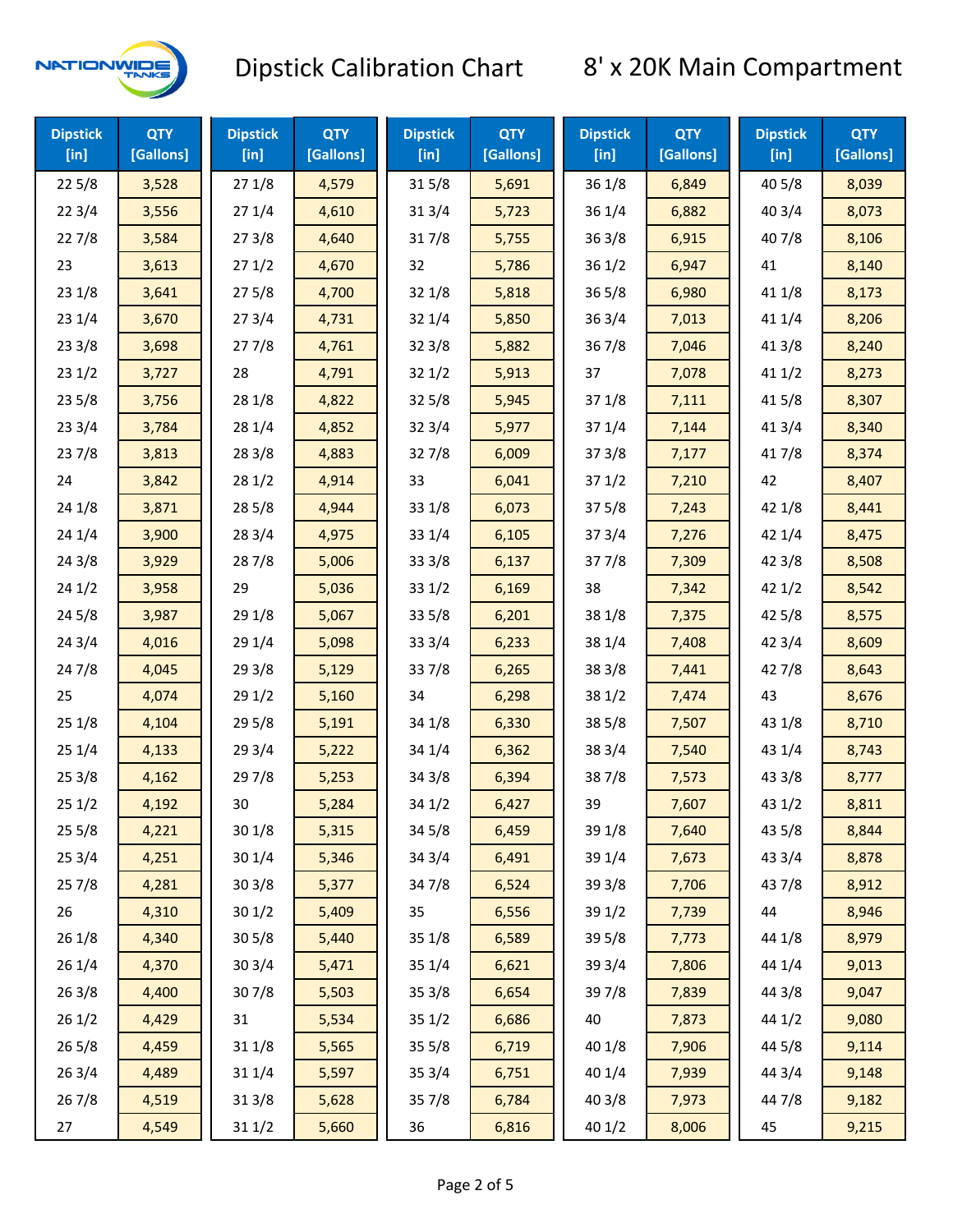

| <b>Dipstick</b><br>$[$ in] | <b>QTY</b><br>[Gallons] | <b>Dipstick</b><br>$[$ in] | <b>QTY</b><br>[Gallons] | <b>Dipstick</b><br>[in] | <b>QTY</b><br>[Gallons] | <b>Dipstick</b><br>$[$ in] | <b>QTY</b><br>[Gallons] | <b>Dipstick</b><br>[in] | <b>QTY</b><br>[Gallons] |
|----------------------------|-------------------------|----------------------------|-------------------------|-------------------------|-------------------------|----------------------------|-------------------------|-------------------------|-------------------------|
| 45 1/8                     | 9,249                   | 49 5/8                     | 10,467                  | 54 1/8                  | 11,680                  | 58 5/8                     | 12,877                  | 63 1/8                  | 14,045                  |
| 45 1/4                     | 9,283                   | 49 3/4                     | 10,501                  | 54 1/4                  | 11,714                  | 58 3/4                     | 12,910                  | 63 1/4                  | 14,077                  |
| 45 3/8                     | 9,317                   | 49 7/8                     | 10,534                  | 54 3/8                  | 11,747                  | 587/8                      | 12,943                  | 63 3/8                  | 14,109                  |
| 451/2                      | 9,351                   | 50                         | 10,568                  | 54 1/2                  | 11,781                  | 59                         | 12,976                  | 63 1/2                  | 14,141                  |
| 45 5/8                     | 9,384                   | 501/8                      | 10,602                  | 54 5/8                  | 11,814                  | 59 1/8                     | 13,008                  | 63 5/8                  | 14,172                  |
| 45 3/4                     | 9,418                   | 501/4                      | 10,636                  | 54 3/4                  | 11,848                  | 59 1/4                     | 13,041                  | 63 3/4                  | 14,204                  |
| 45 7/8                     | 9,452                   | 503/8                      | 10,670                  | 54 7/8                  | 11,881                  | 59 3/8                     | 13,074                  | 637/8                   | 14,236                  |
| 46                         | 9,486                   | 501/2                      | 10,703                  | 55                      | 11,914                  | 59 1/2                     | 13,107                  | 64                      | 14,268                  |
| 46 1/8                     | 9,520                   | 505/8                      | 10,737                  | 55 1/8                  | 11,948                  | 59 5/8                     | 13,139                  | 64 1/8                  | 14,299                  |
| 46 1/4                     | 9,553                   | 503/4                      | 10,771                  | 55 1/4                  | 11,981                  | 59 3/4                     | 13,172                  | 64 1/4                  | 14,331                  |
| 46 3/8                     | 9,587                   | 507/8                      | 10,805                  | 55 3/8                  | 12,015                  | 597/8                      | 13,205                  | 64 3/8                  | 14,363                  |
| 46 1/2                     | 9,621                   | 51                         | 10,839                  | 551/2                   | 12,048                  | 60                         | 13,237                  | 64 1/2                  | 14,394                  |
| 46 5/8                     | 9,655                   | 51 1/8                     | 10,872                  | 55 5/8                  | 12,081                  | 60 1/8                     | 13,270                  | 64 5/8                  | 14,426                  |
| 46 3/4                     | 9,689                   | 51 1/4                     | 10,906                  | 55 3/4                  | 12,115                  | 60 1/4                     | 13,303                  | 64 3/4                  | 14,457                  |
| 46 7/8                     | 9,722                   | 513/8                      | 10,940                  | 55 7/8                  | 12,148                  | 60 3/8                     | 13,335                  | 647/8                   | 14,489                  |
| 47                         | 9,756                   | 511/2                      | 10,974                  | 56                      | 12,181                  | 601/2                      | 13,368                  | 65                      | 14,520                  |
| 47 1/8                     | 9,790                   | 515/8                      | 11,007                  | 56 1/8                  | 12,215                  | 60 5/8                     | 13,400                  | 65 1/8                  | 14,551                  |
| 47 1/4                     | 9,824                   | 51 3/4                     | 11,041                  | 56 1/4                  | 12,248                  | 60 3/4                     | 13,433                  | 65 1/4                  | 14,583                  |
| 47 3/8                     | 9,858                   | 517/8                      | 11,075                  | 56 3/8                  | 12,281                  | 607/8                      | 13,465                  | 65 3/8                  | 14,614                  |
| 471/2                      | 9,892                   | 52                         | 11,108                  | 56 1/2                  | 12,315                  | 61                         | 13,498                  | 65 1/2                  | 14,645                  |
| 475/8                      | 9,925                   | 521/8                      | 11,142                  | 56 5/8                  | 12,348                  | 61 1/8                     | 13,530                  | 65 5/8                  | 14,677                  |
| 473/4                      | 9,959                   | 521/4                      | 11,176                  | 56 3/4                  | 12,381                  | 61 1/4                     | 13,563                  | 65 3/4                  | 14,708                  |
| 477/8                      | 9,993                   | 52 3/8                     | 11,210                  | 567/8                   | 12,414                  | 61 3/8                     | 13,595                  | 65 7/8                  | 14,739                  |
| 48                         | 10,027                  | 521/2                      | 11,243                  | 57                      | 12,447                  | 611/2                      | 13,627                  | 66                      | 14,770                  |
| 48 1/8                     | 10,061                  | 525/8                      | 11,277                  | 57 1/8                  | 12,481                  | 615/8                      | 13,660                  | 66 1/8                  | 14,801                  |
| 48 1/4                     | 10,095                  | 52 3/4                     | 11,311                  | 57 1/4                  | 12,514                  | 61 3/4                     | 13,692                  | 66 1/4                  | 14,832                  |
| 48 3/8                     | 10,129                  | 527/8                      | 11,344                  | 57 3/8                  | 12,547                  | 617/8                      | 13,724                  | 66 3/8                  | 14,863                  |
| 48 1/2                     | 10,162                  | 53                         | 11,378                  | 57 1/2                  | 12,580                  | 62                         | 13,756                  | 66 1/2                  | 14,894                  |
| 48 5/8                     | 10,196                  | 53 1/8                     | 11,411                  | 57 5/8                  | 12,613                  | 62 1/8                     | 13,789                  | 66 5/8                  | 14,925                  |
| 48 3/4                     | 10,230                  | 53 1/4                     | 11,445                  | 573/4                   | 12,646                  | 62 1/4                     | 13,821                  | 66 3/4                  | 14,956                  |
| 487/8                      | 10,264                  | 53 3/8                     | 11,479                  | 577/8                   | 12,679                  | 62 3/8                     | 13,853                  | 667/8                   | 14,987                  |
| 49                         | 10,298                  | 53 1/2                     | 11,512                  | 58                      | 12,712                  | 62 1/2                     | 13,885                  | 67                      | 15,018                  |
| 49 1/8                     | 10,332                  | 53 5/8                     | 11,546                  | 58 1/8                  | 12,745                  | 62 5/8                     | 13,917                  | 671/8                   | 15,048                  |
| 49 1/4                     | 10,365                  | 53 3/4                     | 11,579                  | 58 1/4                  | 12,778                  | 62 3/4                     | 13,949                  | 671/4                   | 15,079                  |
| 49 3/8                     | 10,399                  | 537/8                      | 11,613                  | 58 3/8                  | 12,811                  | 627/8                      | 13,981                  | 673/8                   | 15,110                  |
| 49 1/2                     | 10,433                  | 54                         | 11,647                  | 58 1/2                  | 12,844                  | 63                         | 14,013                  | 67 1/2                  | 15,140                  |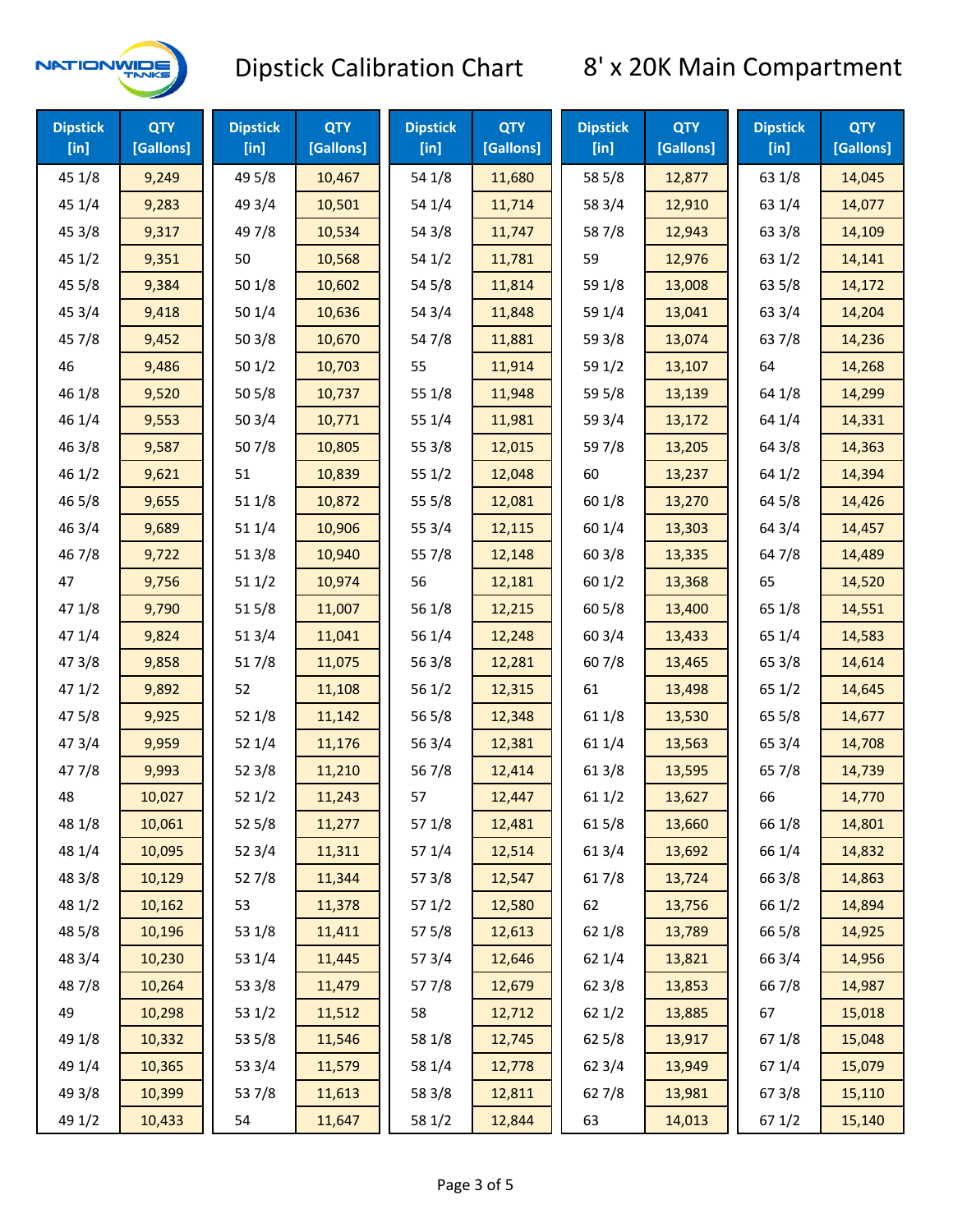

| <b>Dipstick</b><br>$[$ in] | <b>QTY</b><br>[Gallons] | <b>Dipstick</b><br>$[$ in] | <b>QTY</b><br>[Gallons] | <b>Dipstick</b><br>$[$ in] | <b>QTY</b><br>[Gallons] | <b>Dipstick</b><br>$[$ in] | <b>QTY</b><br>[Gallons] | <b>Dipstick</b><br>[in] | <b>QTY</b><br>[Gallons] |
|----------------------------|-------------------------|----------------------------|-------------------------|----------------------------|-------------------------|----------------------------|-------------------------|-------------------------|-------------------------|
| 675/8                      | 15,171                  | 72 1/8                     | 16,241                  | 765/8                      | 17,239                  | 81 1/8                     | 18,145                  | 85 5/8                  | 18,936                  |
| 67 3/4                     | 15,202                  | 72 1/4                     | 16,270                  | 763/4                      | 17,265                  | 81 1/4                     | 18,169                  | 85 3/4                  | 18,956                  |
| 677/8                      | 15,232                  | 72 3/8                     | 16,298                  | 767/8                      | 17,292                  | 81 3/8                     | 18,192                  | 857/8                   | 18,976                  |
| 68                         | 15,263                  | 72 1/2                     | 16,327                  | 77                         | 17,318                  | 811/2                      | 18,216                  | 86                      | 18,996                  |
| 68 1/8                     | 15,293                  | 725/8                      | 16,356                  | 77 1/8                     | 17,344                  | 815/8                      | 18,239                  | 86 1/8                  | 19,016                  |
| 68 1/4                     | 15,323                  | 72 3/4                     | 16,384                  | 77 1/4                     | 17,370                  | 813/4                      | 18,262                  | 86 1/4                  | 19,035                  |
| 68 3/8                     | 15,354                  | 727/8                      | 16,413                  | 77 3/8                     | 17,397                  | 817/8                      | 18,286                  | 86 3/8                  | 19,055                  |
| 68 1/2                     | 15,384                  | 73                         | 16,441                  | 771/2                      | 17,423                  | 82                         | 18,309                  | 86 1/2                  | 19,074                  |
| 68 5/8                     | 15,414                  | 73 1/8                     | 16,469                  | 775/8                      | 17,449                  | 82 1/8                     | 18,332                  | 86 5/8                  | 19,093                  |
| 68 3/4                     | 15,444                  | 73 1/4                     | 16,498                  | 773/4                      | 17,475                  | 82 1/4                     | 18,355                  | 86 3/4                  | 19,112                  |
| 687/8                      | 15,475                  | 73 3/8                     | 16,526                  | 777/8                      | 17,500                  | 82 3/8                     | 18,378                  | 867/8                   | 19,131                  |
| 69                         | 15,505                  | 73 1/2                     | 16,554                  | 78                         | 17,526                  | 821/2                      | 18,400                  | 87                      | 19,150                  |
| 69 1/8                     | 15,535                  | 73 5/8                     | 16,582                  | 78 1/8                     | 17,552                  | 825/8                      | 18,423                  | 871/8                   | 19,169                  |
| 69 1/4                     | 15,565                  | 73 3/4                     | 16,610                  | 78 1/4                     | 17,578                  | 82 3/4                     | 18,446                  | 871/4                   | 19,187                  |
| 69 3/8                     | 15,595                  | 737/8                      | 16,638                  | 78 3/8                     | 17,603                  | 827/8                      | 18,468                  | 873/8                   | 19,206                  |
| 69 1/2                     | 15,625                  | 74                         | 16,666                  | 78 1/2                     | 17,629                  | 83                         | 18,490                  | 871/2                   | 19,224                  |
| 69 5/8                     | 15,654                  | 74 1/8                     | 16,694                  | 78 5/8                     | 17,654                  | 83 1/8                     | 18,513                  | 875/8                   | 19,242                  |
| 69 3/4                     | 15,684                  | 74 1/4                     | 16,722                  | 78 3/4                     | 17,679                  | 83 1/4                     | 18,535                  | 87 3/4                  | 19,260                  |
| 697/8                      | 15,714                  | 74 3/8                     | 16,750                  | 787/8                      | 17,705                  | 83 3/8                     | 18,557                  | 877/8                   | 19,278                  |
| 70                         | 15,744                  | 74 1/2                     | 16,778                  | 79                         | 17,730                  | 83 1/2                     | 18,579                  | 88                      | 19,296                  |
| 70 1/8                     | 15,773                  | 74 5/8                     | 16,805                  | 79 1/8                     | 17,755                  | 83 5/8                     | 18,601                  | 88 1/8                  | 19,314                  |
| 70 1/4                     | 15,803                  | 74 3/4                     | 16,833                  | 79 1/4                     | 17,780                  | 83 3/4                     | 18,622                  | 88 1/4                  | 19,331                  |
| 70 3/8                     | 15,833                  | 747/8                      | 16,860                  | 79 3/8                     | 17,805                  | 837/8                      | 18,644                  | 88 3/8                  | 19,349                  |
| 70 1/2                     | 15,862                  | 75                         | 16,888                  | 79 1/2                     | 17,830                  | 84                         | 18,666                  | 88 1/2                  | 19,366                  |
| 70 5/8                     | 15,891                  | 75 1/8                     | 16,915                  | 79 5/8                     | 17,854                  | 84 1/8                     | 18,687                  | 88 5/8                  | 19,383                  |
| 70 3/4                     | 15,921                  | 75 1/4                     | 16,942                  | 79 3/4                     | 17,879                  | 84 1/4                     | 18,708                  | 88 3/4                  | 19,400                  |
| 70 7/8                     | 15,950                  | 75 3/8                     | 16,970                  | 79 7/8                     | 17,904                  | 84 3/8                     | 18,730                  | 887/8                   | 19,417                  |
| 71                         | 15,980                  | 75 1/2                     | 16,997                  | 80                         | 17,928                  | 84 1/2                     | 18,751                  | 89                      | 19,434                  |
| 71 1/8                     | 16,009                  | 75 5/8                     | 17,024                  | 80 1/8                     | 17,953                  | 84 5/8                     | 18,772                  | 89 1/8                  | 19,450                  |
| 71 1/4                     | 16,038                  | 75 3/4                     | 17,051                  | 80 1/4                     | 17,977                  | 84 3/4                     | 18,793                  | 89 1/4                  | 19,467                  |
| 713/8                      | 16,067                  | 75 7/8                     | 17,078                  | 803/8                      | 18,001                  | 84 7/8                     | 18,814                  | 89 3/8                  | 19,483                  |
| 71 1/2                     | 16,096                  | 76                         | 17,105                  | 80 1/2                     | 18,025                  | 85                         | 18,834                  | 89 1/2                  | 19,499                  |
| 715/8                      | 16,125                  | 76 1/8                     | 17,132                  | 80 5/8                     | 18,050                  | 85 1/8                     | 18,855                  | 89 5/8                  | 19,515                  |
| 713/4                      | 16,154                  | 76 1/4                     | 17,159                  | 80 3/4                     | 18,074                  | 85 1/4                     | 18,875                  | 89 3/4                  | 19,531                  |
| 717/8                      | 16,183                  | 763/8                      | 17,185                  | 807/8                      | 18,097                  | 85 3/8                     | 18,896                  | 897/8                   | 19,546                  |
| 72                         | 16,212                  | 76 1/2                     | 17,212                  | 81                         | 18,121                  | 85 1/2                     | 18,916                  | 90                      | 19,562                  |